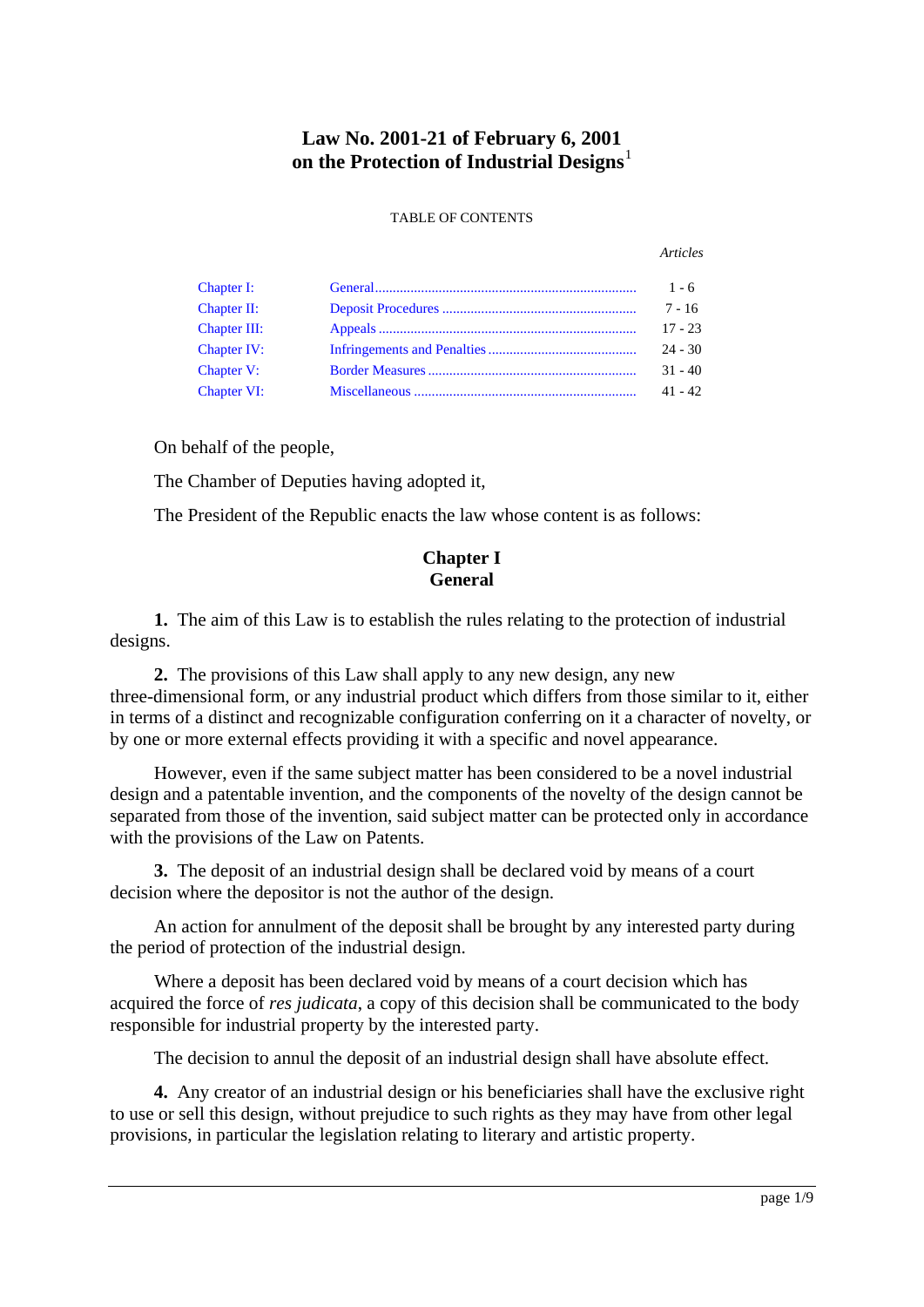Third parties shall be prohibited, without the consent of the owner of an industrial design or his beneficiaries, from manufacturing, selling or importing merchandise comprising an industrial design which is, either in full or in part, a copy of the protected design, where these acts are undertaken for commercial purposes.

**5.** The provisions of this Law shall apply to the industrial designs whose authors or their beneficiaries are Tunisian or are domiciled in Tunisia, or in fact own serious industrial or commercial establishments in Tunisia, or who, by means of their nationality, domicile or industrial or commercial establishments, are nationals of a State which, through its domestic legislation or under the international agreements to which it is a party, guarantees for Tunisian industrial designs the same rights as those granted to its nationals.

**6.** The right of priority provided for by the Paris Convention for the Protection of Industrial Property shall extend in Tunisia to any industrial design previously deposited in a member country of the Paris Union or member State of the World Trade Organization.

The claim of priority shall be subject to the payment of a fee, the amount of which shall be fixed by decree.

### **Chapter II Deposit Procedures**

<span id="page-1-0"></span>**7.** Industrial designs shall enjoy legal protection only where they are deposited in accordance with this Law.

**8.** Ownership of an industrial design shall belong to the person who has created it or to his beneficiaries. The first depositor of said industrial design shall be assumed, unless proven otherwise, to be the creator of the design.

**9.** An industrial design should be deposited with the body responsible for industrial property in return for the payment of fees, the amounts of which shall be fixed by decree.

Where the depositor is represented by an agent, a written power of attorney shall be attached to the declaration of deposit.

A depositor domiciled overseas shall appoint an agent registered in Tunisia.

The agent's power of attorney shall specify the scope of representation. Unless stated otherwise, this power shall extend to all the acts affecting the industrial design, including the notifications provided for by this Law.

The renunciation of the deposit of an industrial design shall require a special power of attorney.

**10.** The duration of the protection of an industrial design provided for by this Law shall, at the depositor's choosing, be five, ten or a maximum of 15 years, in return for the payment of a fee, the amount of which shall be fixed by decree.

The depositor or his beneficiaries may, with the requisite declaration, extend the deposit where it has been made only for a period of five or ten years, without exceeding the maximum period of protection set at 15 years.

The declaration shall, subject to inadmissibility, be: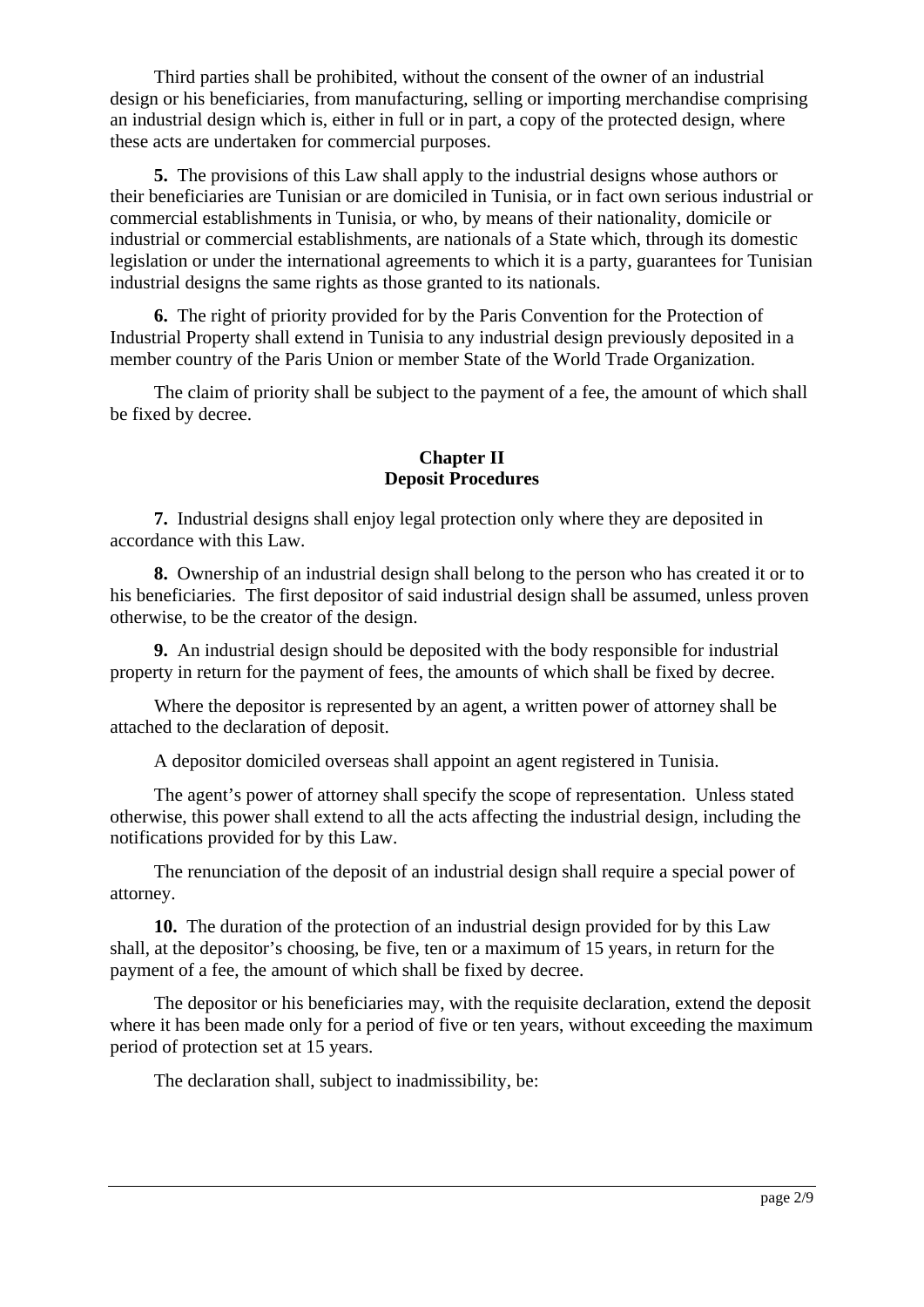— made using a form established by the body responsible for industrial property and which shall necessarily include the identification of the holder of the deposit, for which an extension is requested;

— submitted within the last six months preceding the expiry of the first period of protection, by the interested party or his agent, who shall attach the power of attorney to the declaration;

— accompanied by proof of payment of the prescribed fee.

It may be specified that the extension is valid only for certain protected industrial designs.

**11.** The body responsible for industrial property shall keep a register known as the National Register of Industrial Designs. The procedures for entry in the Register shall be fixed by decree.

Any industrial design, lawfully deposited, shall be entered by the body responsible for industrial property in the Register, without prior examination of the rights of the depositor, or of the novelty of the deposited subject matter.

Any act amending or transferring the rights attached to a deposited industrial design may be effective against third parties only if it has been entered in the National Register.

Any entry made in the National Register shall be reported in the official gazette of the body responsible for industrial property.

The entries made in the National Register shall be subject to the payment of fees, the amounts of which shall be fixed by decree.

Any person may consult the National Register of Industrial Designs and obtain a reproduction of the entries made in said Register in return for the payment of a fee, the amount of which shall be fixed by decree.

**12.** A deposit may be made at any time. The publicity given to an industrial design, prior to its sale, through an offer for sale or by any other means, shall not lead to the loss either of the right of ownership or of the protection granted by this Law.

**13.** The application for the deposit of any industrial design shall be submitted in accordance with procedures which shall be fixed by decree.

For each deposit, the body responsible for industrial property shall verify that:

— the deposit is made subject to the requirements of the first subparagraph of this article;

— its publication is not likely, according to the opinion of the authorities concerned, to infringe the moral code or public order.

Subject to loss of his deposit right in the case of non-compliance of the deposit with the provisions of subparagraph two of this article, appropriate reasoned notification shall be given to the depositor and a period of three months starting from the date of the notification shall be given for the depositor to correct the deposit or to answer the objections raised by the body responsible.

In the case of failure to correct the deposit or submit observations allowing the objections to be overcome, the deposit shall be rejected.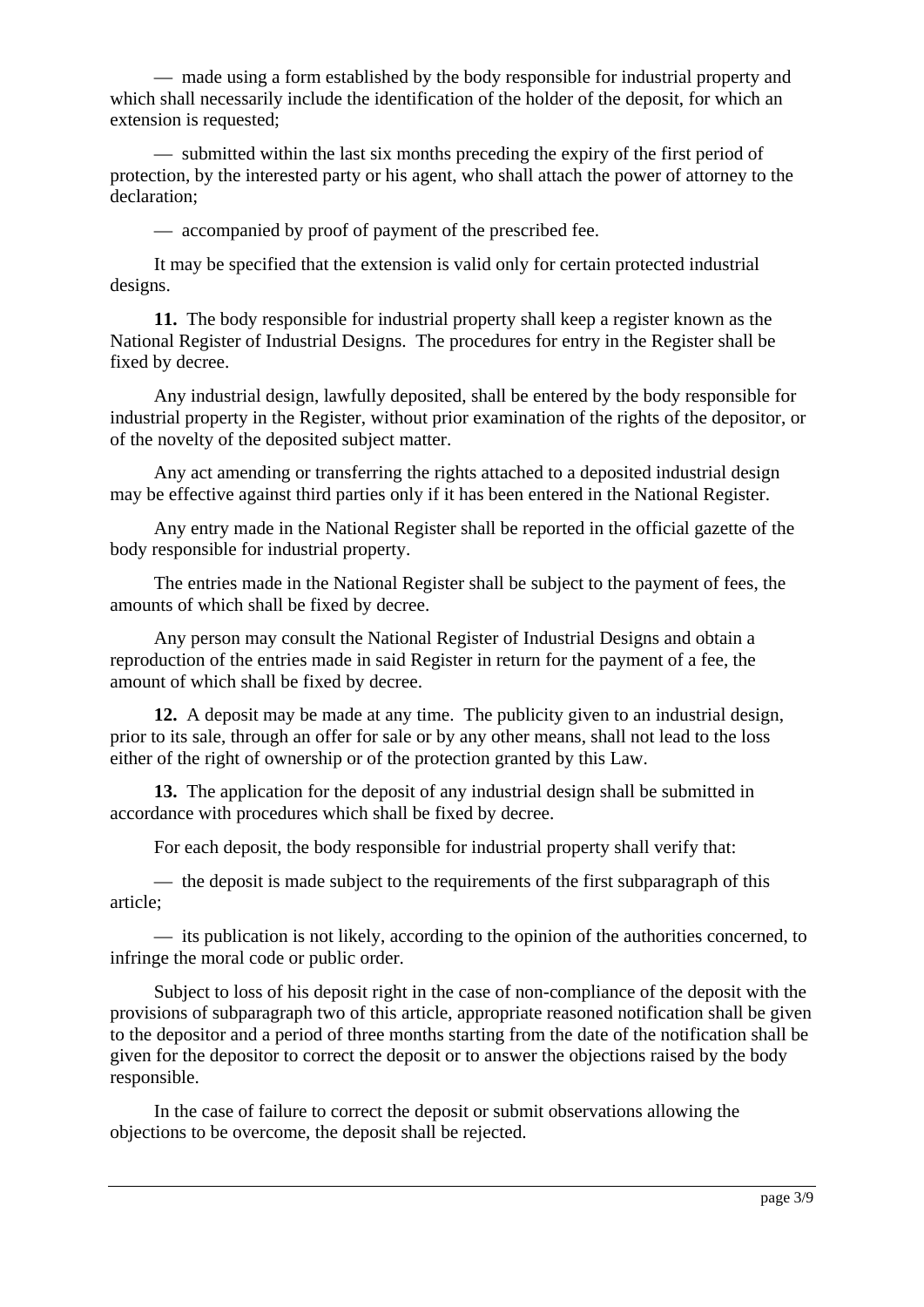Reasons shall be given for the decision to reject a deposit.

The corrections made in accordance with the provisions of this Article may not lead to the scope of the deposit being extended.

**14.** A depositor who has not respected the deadline laid down in Article 13 of this Law may, where has a legitimate excuse, be exempt from the losses which he may have incurred, on submission of a request to the legal representative of the body responsible for industrial property.

The body responsible for industrial property shall declare as inadmissible any application:

— not preceded by the completion of the procedure omitted;

- submitted more than two months after the prohibiting factor has ceased to exist;
- relating to a deadline which has expired more than six months previously;
- not accompanied by proof of payment of the prescribed fee.

The decision to reject a deposit shall be accompanied by the reasons therefor, be notified to the depositor by registered mail with acknowledgement of receipt, and entered immediately in the National Register of Industrial Designs.

**15.** Any deposit recognized as admissible shall be published in the official gazette of the body responsible for industrial property, within a period not exceeding nine months.

At the time of deposit, the depositor may request that the publication of the reproductions of the design be postponed by twelve months starting from the day following the deposit date, in return for the payment of a fee, the amount of which shall be fixed by decree.

**16.** The owner of a deposit of an industrial design may at any time surrender the deposit in return for the payment of a fee, the amount of which shall be fixed by decree. The surrender may be limited to one part of the deposit.

The surrender of a deposit shall be made by means of a written statement submitted to the body responsible for industrial property. The statement shall be drafted by the owner or by his agent, who shall have a special power of attorney.

A statement of surrender may refer to one deposit only.

The statement of surrender shall indicate whether rights of use or pledge have been granted. If so, the statement shall be accompanied by the written consent of the beneficiary of the right of use or of the pledgee.

In cases where there is more than one depositor, the surrender may be made only if the statement is submitted by all the depositors.

The surrender shall not prevent the publication of the deposit in the official gazette of the body responsible for industrial property.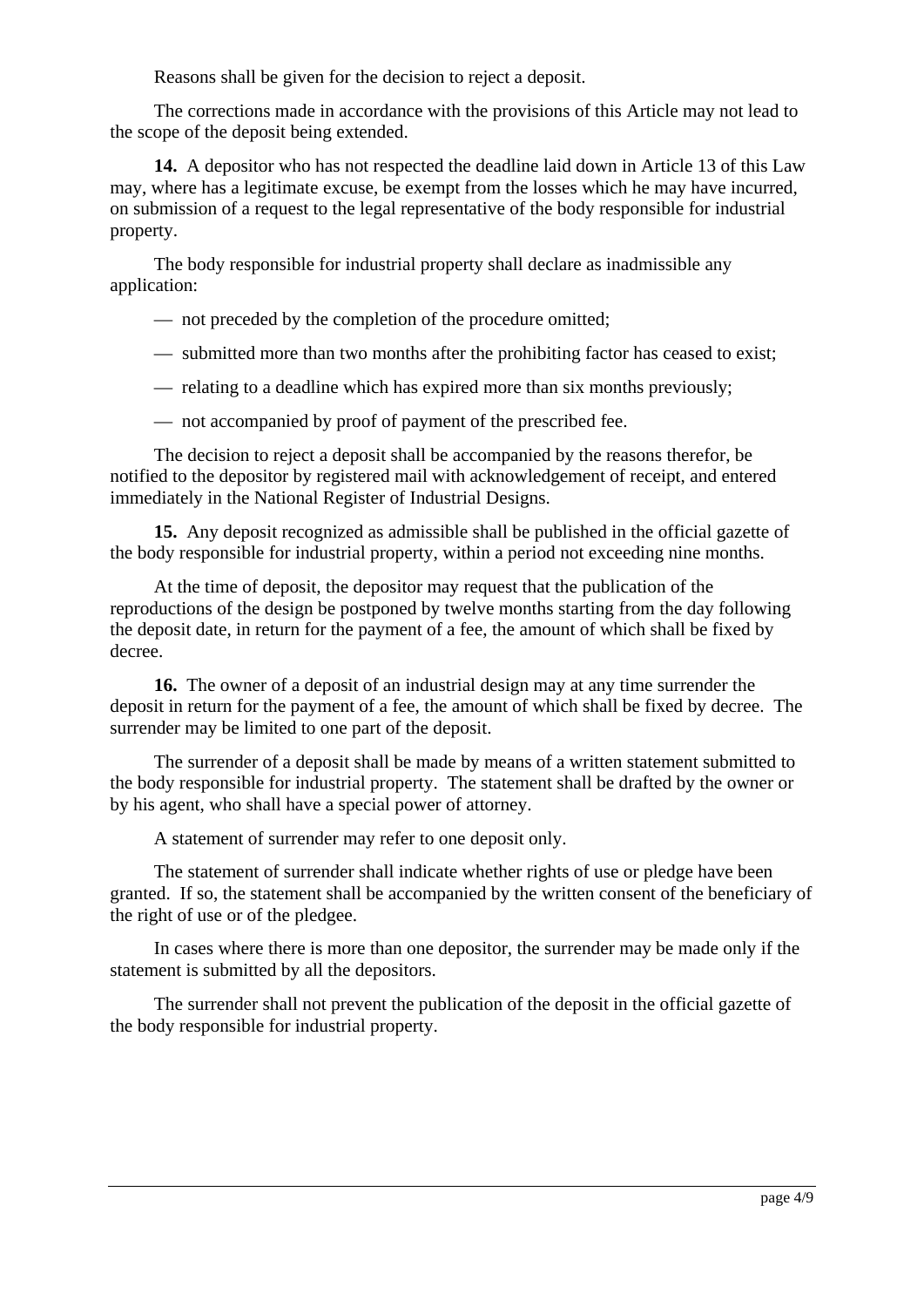## **Chapter III Appeals**

<span id="page-4-0"></span>**17.** The appeals made against the decisions of the legal representative of the body responsible for industrial property in relation to the deposit, withdrawal or maintenance of the protection of industrial designs shall be lodged with the competent courts.

**18.** The period for appeals lodged with the courts against the decisions cited in Article 17 of this Law shall be one month from the date of notification of the disputed decision.

**19.** Appeals shall be lodged in the form of a written request submitted to the registry of the competent court.

Subject to non-admissibility declared *ex officio*, the request shall contain the following details:

— whether the requestor is a natural person: his first name, surname, profession, domicile, nationality, and date and place of birth;

— whether the requestor is a legal person: his legal status, name, registered office, and the first name and surname of his legal representative;

— the date and subject matter of the decision challenged;

— first name, surname and address of the owner of the industrial design.

A copy of the decision challenged shall be attached to the request.

If the request does not contain a statement of the means relied on, the requestor shall submit such a statement to the court registry at least seven days before the first court hearing.

**20.** A copy of the request shall be sent by the requestor to the body responsible for industrial property through a bailiff-lawyer.

The body responsible for industrial property shall forward to the court registry the file containing the decision challenged, within one month of the date of receipt of the copy of the request.

**21.** Where an appeal is lodged by a person other than the owner of the deposit of an industrial design, the owner shall be cited and summoned by the requestor through a bailiff-lawyer.

**22.** The requestor may be represented in court by an agent.

**23.** The court ruling shall be notified to the other parties by the most diligent party and entered immediately in the National Register of Industrial Designs.

## **Chapter IV Infringements and Penalties**

<span id="page-4-1"></span>**24.** Any infringement of the rights of the owner of an industrial design, as defined by Article 4 of this Law, shall constitute the crime of infringement, and shall incur the civil and criminal liability of the person committing the infringement.

Any person who has knowingly infringed these rights shall be punished with a fine of five to fifty thousand dinars.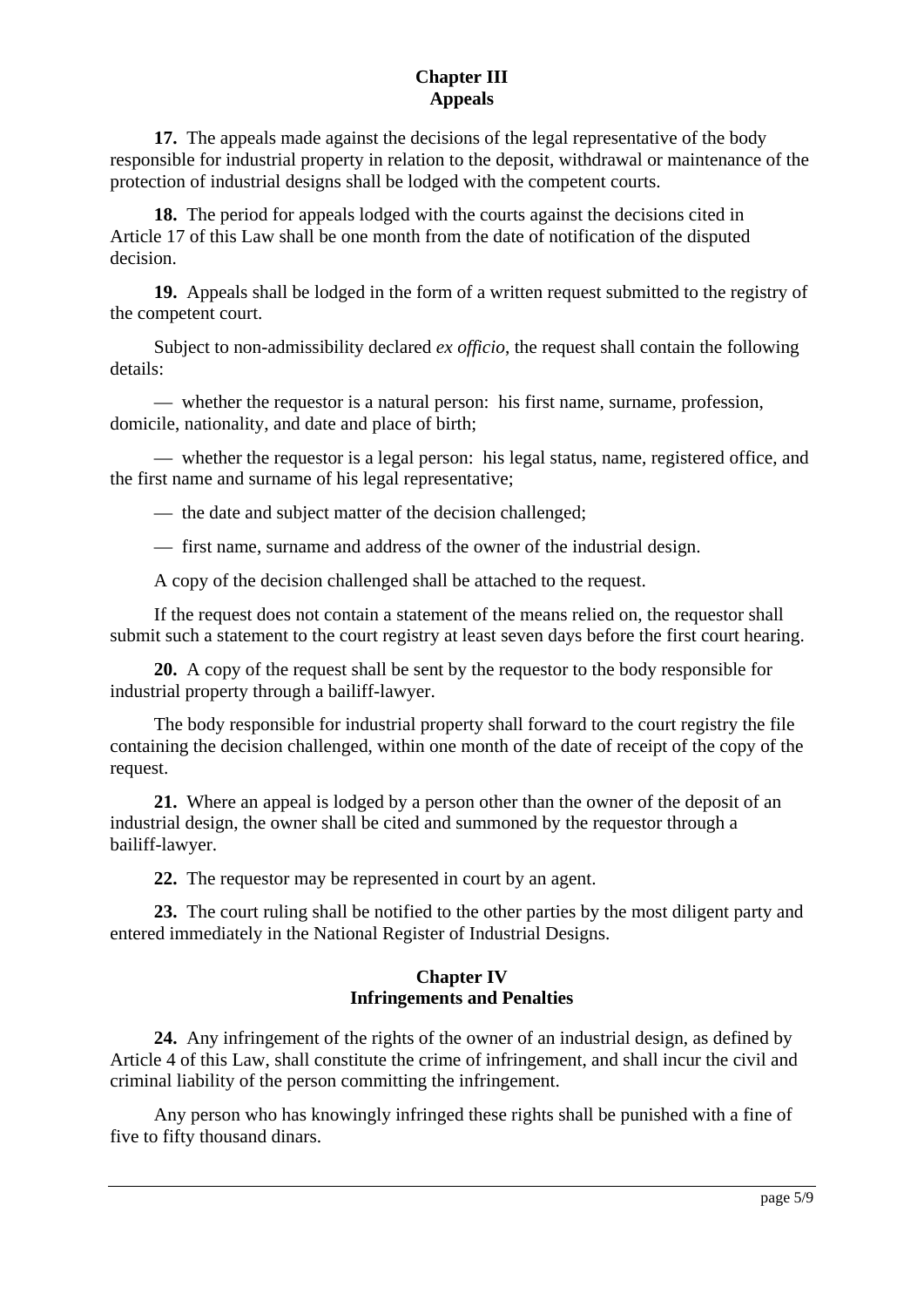In addition, the court may order, at the expense of the guilty party, that the ruling be displayed in such public places as it considers appropriate and that the ruling be published, in full or in part, in the newspapers it designates.

A fine of one to five thousand dinars may be imposed on any person who has included, in his commercial documentation, advertisements or goods, a reference creating the belief that an industrial design has been deposited under this Law, whereas the deposit has not taken place or it has been annulled, or that the period for which it has been carried out has ended.

A criminal case may be brought by the Public Prosecutor's Office only on a complaint by the injured party.

**25.** In the case of a repeat offence, a prison sentence of one to six months may be handed down in addition to the fine which is doubled.

**26.** In the case of a conviction, the court may order that the instruments used to manufacture the incriminating items be confiscated.

**27.** The events prior to the deposit shall not give rise to any action under this Law.

No criminal or civil case may be brought under Article 24 of this Law, before the deposit has been published.

The events subsequent to the deposit, but prior to it being made public, may, under Article 24 of this Law, give rise to a case (even in civil law) only provided that the injured party establishes the bad faith of the guilty party.

Where the events are subsequent to the deposit being made public, the persons responsible may plead their good faith, provided that they supply appropriate proof.

**28.** The injured party may provide, through a bailiff-lawyer, a detailed description, with or without seizure, of the incriminating objects or instruments, subject to an order issued by the president of the competent court, on submission of a request and production of proof of the deposit.

The president of the court may demand from the requestor a security which the requestor shall be obliged to pay before undertaking the operation referred to in the first subparagraph of this article.

Before making a seizure, the bailiff-lawyer shall give a copy of the order and the record of seizure to those in possession of the objects described and, where necessary, of the act recording the security deposit, subject to the proceedings being declared void and damages against the bailiff-lawyer being paid.

Where the requestor does not initiate court proceedings within a period of fifteen days, the description or seizure shall be declared void *ipso jure*, without prejudice to the damages.

The period of fifteen days shall begin from the day on which the seizure or description has taken place.

**29.** The infringement cases provided for by this Law shall be time-barred within a period of three years from the time of the infringing events which are the cause of the cases brought.

**30.** The provisions contained in this chapter shall not prevent recourse to arbitration, subject to the requirements of the Code of Arbitration.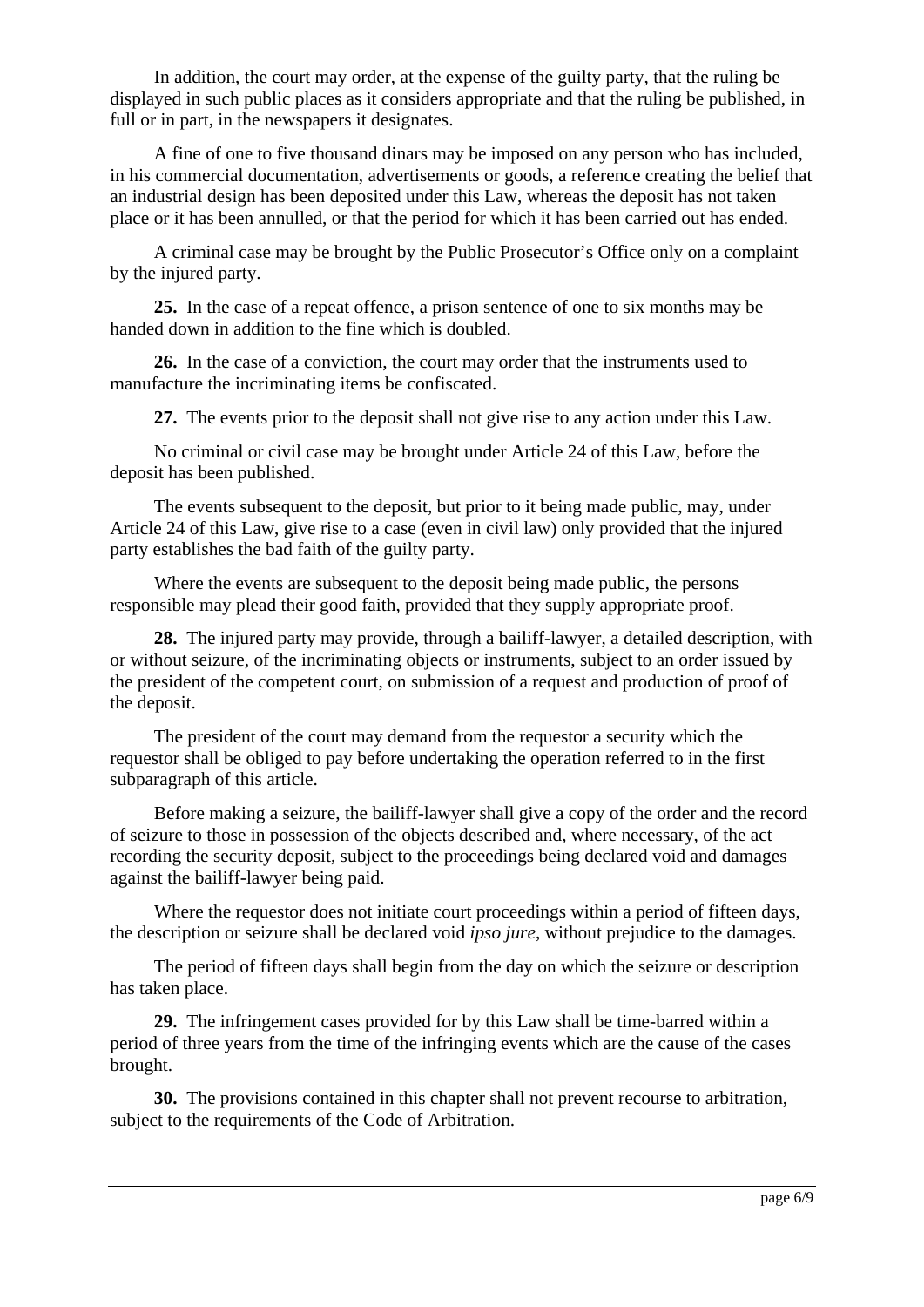### **Chapter V Border Measures**

<span id="page-6-0"></span>**31.** The owner of a protected industrial design or his beneficiaries may, where he has serious reasons to suspect that imports are taking place of goods containing infringed industrial designs, submit a written request to the customs authorities demanding suspension of the customs clearance for the import of these goods.

The requesting party shall inform the customs authorities in cases where his right no longer appears to have valid registration or appears to have expired.

**32.** The request provided for in Article 31 of this Law shall contain:

— The first name and surname or business name of the requestor, his domicile or head office;

— Formal proof establishing that the requestor is the holder of a right in the goods which are the subject of the dispute;

— A description of the goods sufficiently precise as to allow the customs authorities to recognize them.

— In addition, the requestor shall provide all the other useful information he has available to allow the customs authorities to take a fully informed decision, without, however, the submission of this information representing a requirement for the admissibility of the request.

This information relates, *inter alia*, to the:

- place where the goods are located or the planned destination,
- identification of the dispatch or packages,
- date of arrival or planned deposit of the goods,
- means of transport used,
- identification of the importer, exporter or person in possession of the goods.

The request shall also contain the undertaking of the requestor to assume responsibility in relation to the importer, if it is formally proved that the goods held by the customs authorities do not constitute an infringement of the protected industrial design.

**33.** The customs authorities to which a request, established in accordance with Article 32 of this Law, has been referred, shall examine the request and immediately inform the requestor in writing of the decision taken. Appropriate reasons shall be given for this decision.

The customs authorities may require from the requestor, where his request has been accepted or where intervention measures have been taken pursuant to Article 34 of this Law, the payment of a security intended to cover the costs incurred as a result of the goods being kept under customs supervision.

**34.** Where the customs authorities observe, in the appropriate case following consultations with the requestor, that goods correspond to those indicated in the request, they shall withhold the goods.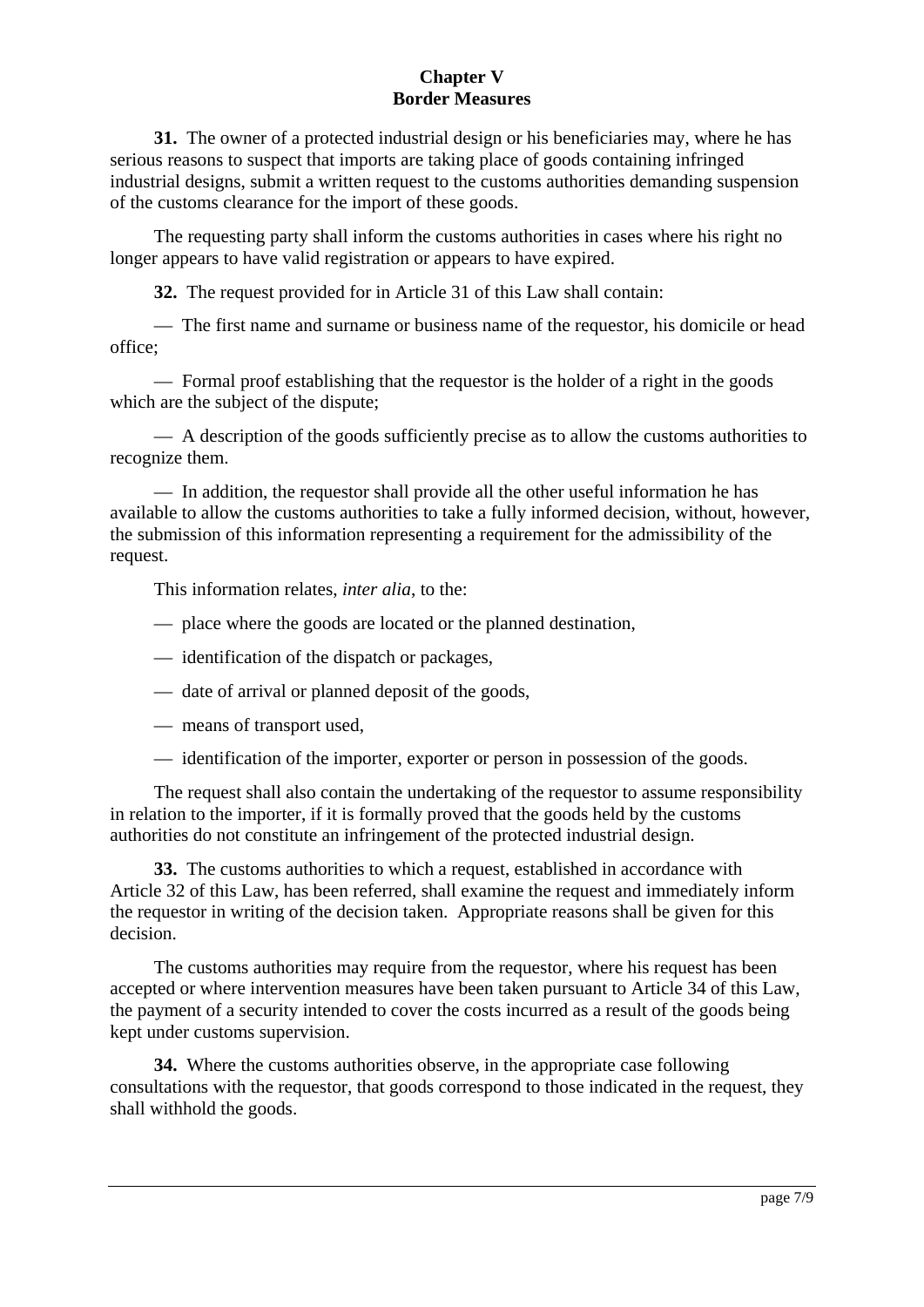The customs authorities shall immediately inform the requestor and the importer that the goods have been withheld, and shall grant them the opportunity to examine the goods which have been withheld and to take samples therefrom as required for the analyses and tests for establishing whether an infringement has actually occurred, in accordance with the provisions of the Customs Code and without harming the principle of confidentiality of information.

For the purposes of an order made by the president of the court and of initiating court proceedings, the customs authorities shall inform the requestor of the first names, surnames and addresses of the exporter, importer and recipient of the goods, if they are known to the authorities, and also of the goods which are the subject of the request.

**35.** Provided that all the customs procedures have been completed, the measure to withhold the goods shall be lifted *ipso jure*, failing which the requestor shall, within a period of ten working days starting from the notification of the withholding of the goods, provide the customs authorities with proof that he has lodged a civil or criminal appeal and that precautionary measures have been decided by the competent court and that he has paid a sufficiently large security to cover his liability toward the persons concerned.

The amount of the security shall be fixed by the court.

In appropriate cases, this period may be extended by a maximum of ten working days.

The owner, importer or recipient of the goods shall be entitled to obtain the lifting of the withholding of the goods in question, in return for the payment of a security, the amount of which shall be fixed by the court and which shall be sufficient to protect the requestor's interests, provided that all the customs procedures have been completed.

The owner, importer, recipient and requestor shall be informed immediately by the customs authorities of the lifting of the withholding of the goods.

**36.** If, pursuant to a ruling having acquired the force of *res judicata*, it transpires that the goods are counterfeit, the court shall decide on the action to be taken in relation to the goods:

— Either the goods shall be destroyed under supervision by the customs authorities;

— Or the goods shall be taken out of commercial circulation, provided that the rights of the owner of the industrial design are not infringed.

**37.** The customs authorities may, at their own initiative, suspend the customs clearance of the goods containing a counterfeit industrial design.

In this case:

— The customs authorities shall immediately inform the owner of an industrial design or his beneficiaries who shall submit a request in accordance with Article 31 of this Law, within a period of three days from the date of notification given to him by the customs authorities and the provisions of this chapter shall apply *ipso jure*.

— The measure to withhold the goods, taken in accordance with the provisions of this article, shall be lifted *ipso jure*, if the owner of an industrial design, or his beneficiaries, does not submit the request in accordance with Article 31 of this Law, within three days of the notification given to him by the customs authorities.